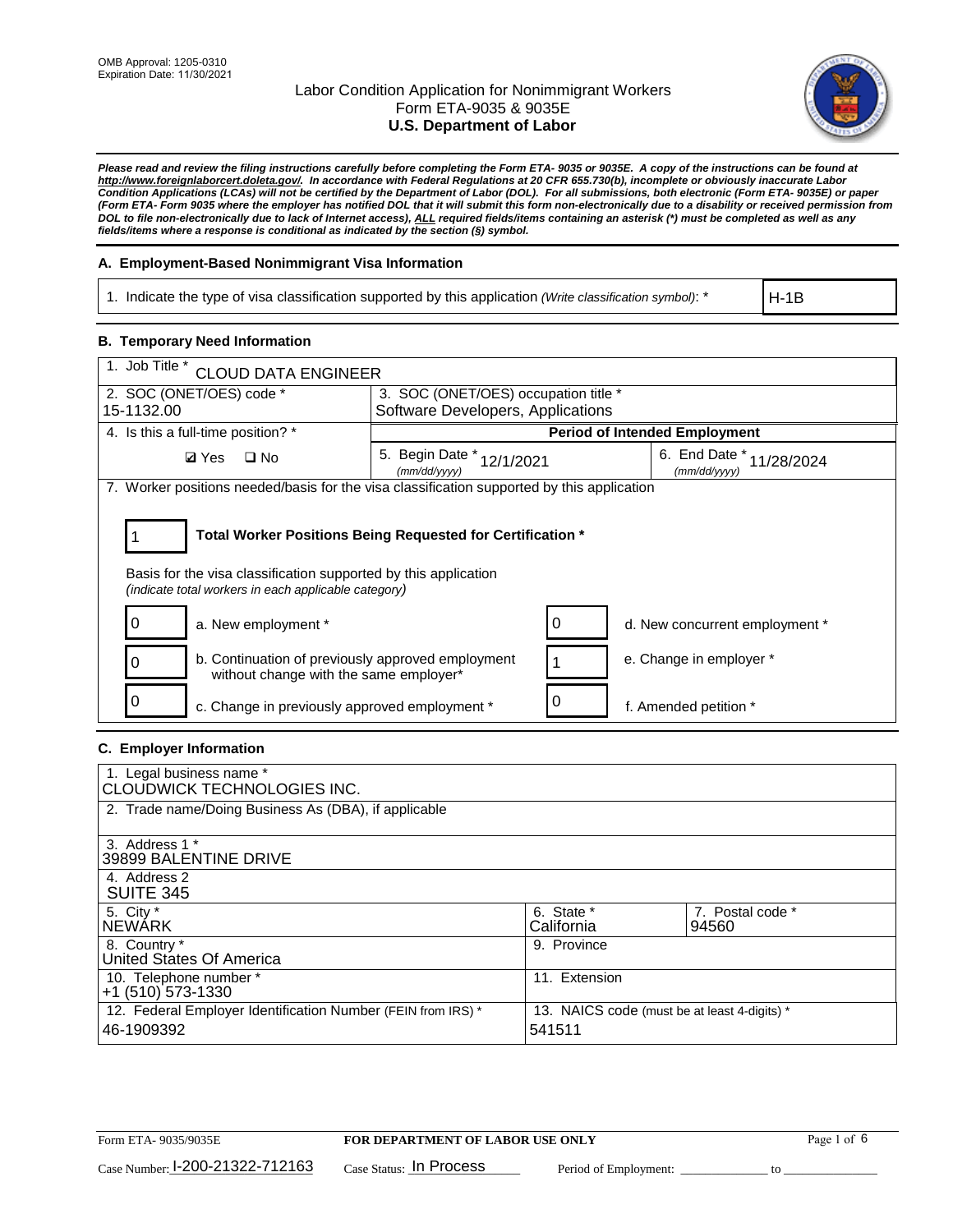

# **D. Employer Point of Contact Information**

**Important Note**: The information contained in this Section must be that of an employee of the employer who is authorized to act on behalf of the employer in labor certification matters. The information in this Section must be different from the agent or attorney information listed in Section E, unless the attorney is an employee of the employer.

| 1. Contact's last (family) name *                   | 2. First (given) name * |                          | 3. Middle name(s)         |
|-----------------------------------------------------|-------------------------|--------------------------|---------------------------|
| <b>CHHABRA</b>                                      | <b>MANINDER</b>         |                          | <b>SINGH</b>              |
| 4. Contact's job title *<br>CHIEF EXECUTIVE OFFICER |                         |                          |                           |
| 5. Address 1 *<br>39899 BALENTINE DRIVE             |                         |                          |                           |
| 6. Address 2<br><b>SUITE 345</b>                    |                         |                          |                           |
| 7. City *<br><b>NEWÁRK</b>                          |                         | 8. State *<br>California | 9. Postal code *<br>94560 |
| 10. Country *<br>United States Of America           |                         | 11. Province             |                           |
| 12. Telephone number *                              | Extension<br>13.        | 14. E-Mail address       |                           |
| +1 (510) 573-1330                                   |                         | MANI@CLOUDWICK.COM       |                           |

# **E. Attorney or Agent Information (If applicable)**

**Important Note**: The employer authorizes the attorney or agent identified in this section to act on its behalf in connection with the filing of this application.

| 1. Is the employer represented by an attorney or agent in the filing of this application? *<br>If "Yes," complete the remainder of Section E below. |                                 |               |                          |                               |                              | <b>Ø</b> Yes<br>$\square$ No                         |  |
|-----------------------------------------------------------------------------------------------------------------------------------------------------|---------------------------------|---------------|--------------------------|-------------------------------|------------------------------|------------------------------------------------------|--|
| 3. First (given) name $\S$<br>4. Middle name(s)<br>2. Attorney or Agent's last (family) name §                                                      |                                 |               |                          |                               |                              |                                                      |  |
| AHLUWALIA                                                                                                                                           | <b>INDERJIT</b><br><b>SINGH</b> |               |                          |                               |                              |                                                      |  |
| 5. Address 1 §<br>1871 THE ALAMEDA                                                                                                                  |                                 |               |                          |                               |                              |                                                      |  |
| 6. Address 2<br>SUITE 333                                                                                                                           |                                 |               |                          |                               |                              |                                                      |  |
| 7. City §<br>SAN JOSE                                                                                                                               |                                 |               | 8. State §<br>California |                               | 95126                        | 9. Postal code §                                     |  |
| 10. Country §<br>United States Of America                                                                                                           |                                 |               | 11. Province             |                               |                              |                                                      |  |
| 12. Telephone number §                                                                                                                              |                                 | 13. Extension |                          | 14. E-Mail address            |                              |                                                      |  |
| +1 (408) 981-7696                                                                                                                                   |                                 |               |                          | INDER@AHLUWALIA-FIRM.COM      |                              |                                                      |  |
| 15. Law firm/Business name §                                                                                                                        |                                 |               |                          |                               | 16. Law firm/Business FEIN § |                                                      |  |
| THE AHLUWALIA FIRM                                                                                                                                  |                                 |               |                          | 26-2910905                    |                              |                                                      |  |
| 17. State Bar number (only if attorney) §                                                                                                           |                                 |               |                          | standing (only if attorney) § |                              | 18. State of highest court where attorney is in good |  |
| 26168                                                                                                                                               |                                 |               | Tennessee                |                               |                              |                                                      |  |
| 19. Name of the highest State court where attorney is in good standing (only if attorney) §                                                         |                                 |               |                          |                               |                              |                                                      |  |
| TENNESSEE SUPREME COURT                                                                                                                             |                                 |               |                          |                               |                              |                                                      |  |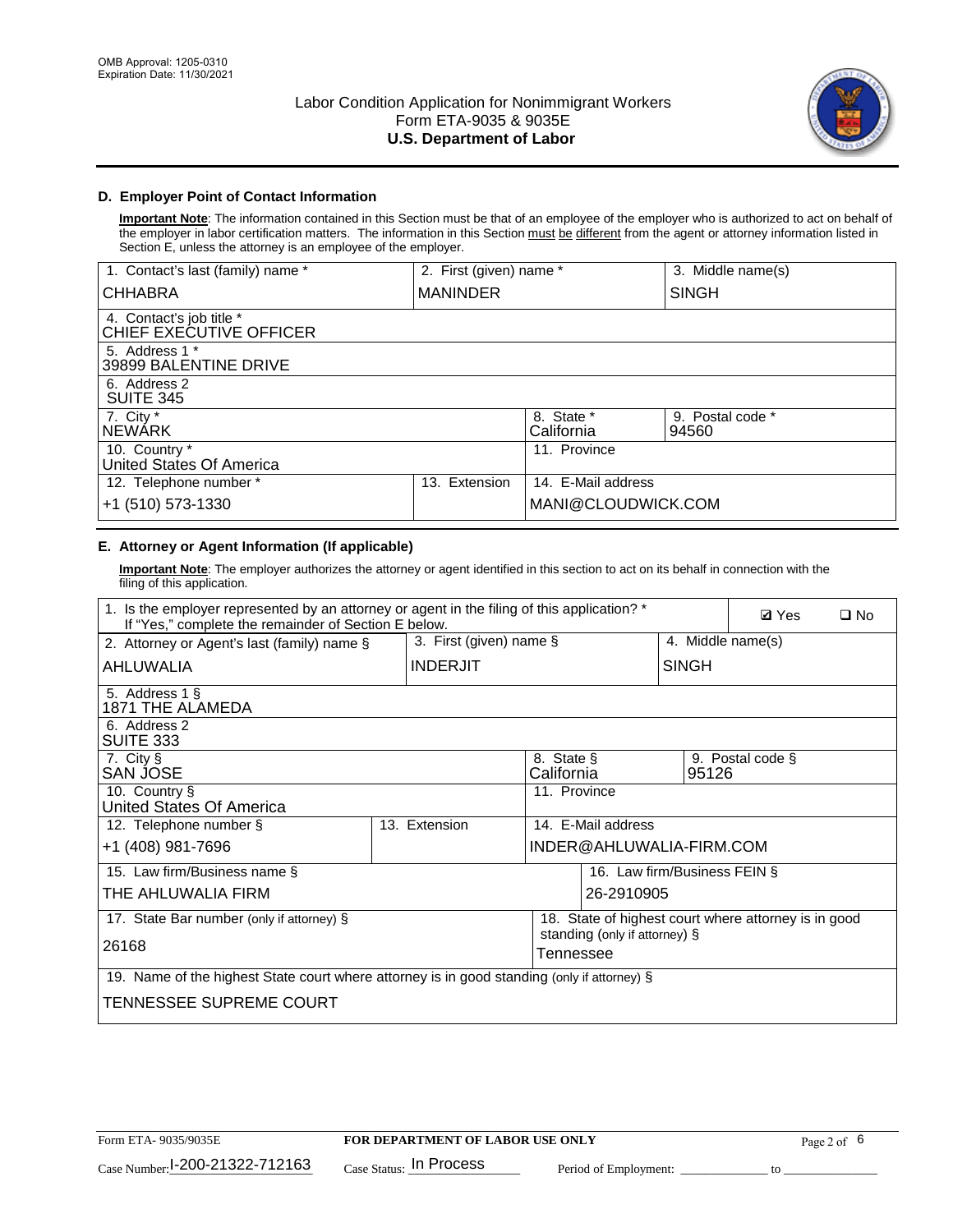

#### **F. Employment and Wage Information**

**Important Note**: The employer must define the intended place(s) of employment with as much geographic specificity as possible. Each intended place(s) of employment listed below must be the worksite or physical location where the work will actually be performed and cannot be a P.O. Box. The employer must identify all intended places of employment, including those of short duration, on the LCA. 20 CFR 655.730(c)(5). If the employer is submitting this form non-electronically and the work is expected to be performed in more than one location, an attachment must be submitted in order to complete this section. An employer has the option to use either a single Form ETA-9035/9035E or multiple forms to disclose all intended places of employment. If the employer has more than ten (10) intended places of employment at the time of filing this application, the employer must file as many additional LCAs as are necessary to list all intended places of employment. See the form instructions for further information about identifying all intended places of employment.

#### a.*Place of Employment Information* 1

|                                                                              | 1. Enter the estimated number of workers that will perform work at this place of employment under<br>the LCA.*                 |  | 1 |                          |            |             |  |  |  |
|------------------------------------------------------------------------------|--------------------------------------------------------------------------------------------------------------------------------|--|---|--------------------------|------------|-------------|--|--|--|
|                                                                              | 2. Indicate whether the worker(s) subject to this LCA will be placed with a secondary entity at this<br>place of employment. * |  |   |                          | $\Box$ Yes | <b>Q</b> No |  |  |  |
|                                                                              | 3. If "Yes" to question 2, provide the legal business name of the secondary entity. §                                          |  |   |                          |            |             |  |  |  |
|                                                                              | 4. Address 1 *                                                                                                                 |  |   |                          |            |             |  |  |  |
|                                                                              | 39899 BALENTINE DRIVE                                                                                                          |  |   |                          |            |             |  |  |  |
|                                                                              | 5. Address 2<br><b>SUITE 345</b>                                                                                               |  |   |                          |            |             |  |  |  |
|                                                                              | 6. City $*$<br>7. County *<br><b>NEWARK</b><br>Alameda                                                                         |  |   |                          |            |             |  |  |  |
|                                                                              | 8. State/District/Territory *<br>9. Postal code *<br>California<br>94560                                                       |  |   |                          |            |             |  |  |  |
| 10. Wage Rate Paid to Nonimmigrant Workers *<br>10a. Per: (Choose only one)* |                                                                                                                                |  |   |                          |            |             |  |  |  |
|                                                                              | □ Hour □ Week □ Bi-Weekly □ Month ☑ Year<br>From $\frac{121763}{.00}$ To: $\frac{6}{5}$ 150000 . 00                            |  |   |                          |            |             |  |  |  |
|                                                                              | 11. Prevailing Wage Rate *<br>11a. Per: (Choose only one)*                                                                     |  |   |                          |            |             |  |  |  |
|                                                                              | □ Hour □ Week □ Bi-Weekly □ Month ☑ Year<br>$\sin 121763$ 00                                                                   |  |   |                          |            |             |  |  |  |
|                                                                              | Questions 12-14. Identify the source used for the prevailing wage (PW) (check and fully complete only one): *                  |  |   |                          |            |             |  |  |  |
| 12.<br>$\Box$                                                                | A Prevailing Wage Determination (PWD) issued by the Department of Labor                                                        |  |   | a. PWD tracking number § |            |             |  |  |  |
| 13.<br>$\mathbf v$                                                           | A PW obtained independently from the Occupational Employment Statistics (OES) Program                                          |  |   |                          |            |             |  |  |  |
|                                                                              | a. Wage Level (check one): §                                                                                                   |  |   | b. Source Year §         |            |             |  |  |  |
|                                                                              | ☑ ⊪<br>$\square$ $\square$<br>$\Box$ IV<br>$\Box$ N/A<br>□⊥                                                                    |  |   | 7/1/2021 - 6/30/2022     |            |             |  |  |  |
| 14.                                                                          | A PW obtained using another legitimate source (other than OES) or an independent authoritative source                          |  |   |                          |            |             |  |  |  |
|                                                                              |                                                                                                                                |  |   | b. Source Year §         |            |             |  |  |  |
|                                                                              | a. Source Type (check one): §                                                                                                  |  |   |                          |            |             |  |  |  |
|                                                                              | $\Box$ CBA<br>$\Box$ DBA<br>$\square$ SCA<br>$\Box$ Other/ PW Survey                                                           |  |   |                          |            |             |  |  |  |
|                                                                              | c. If responded "Other/ PW Survey" in question 14.a, enter the name of the survey producer or publisher §                      |  |   |                          |            |             |  |  |  |
|                                                                              |                                                                                                                                |  |   |                          |            |             |  |  |  |
|                                                                              | d. If responded "Other/ PW Survey" in question 14.a, enter the title or name of the PW survey §                                |  |   |                          |            |             |  |  |  |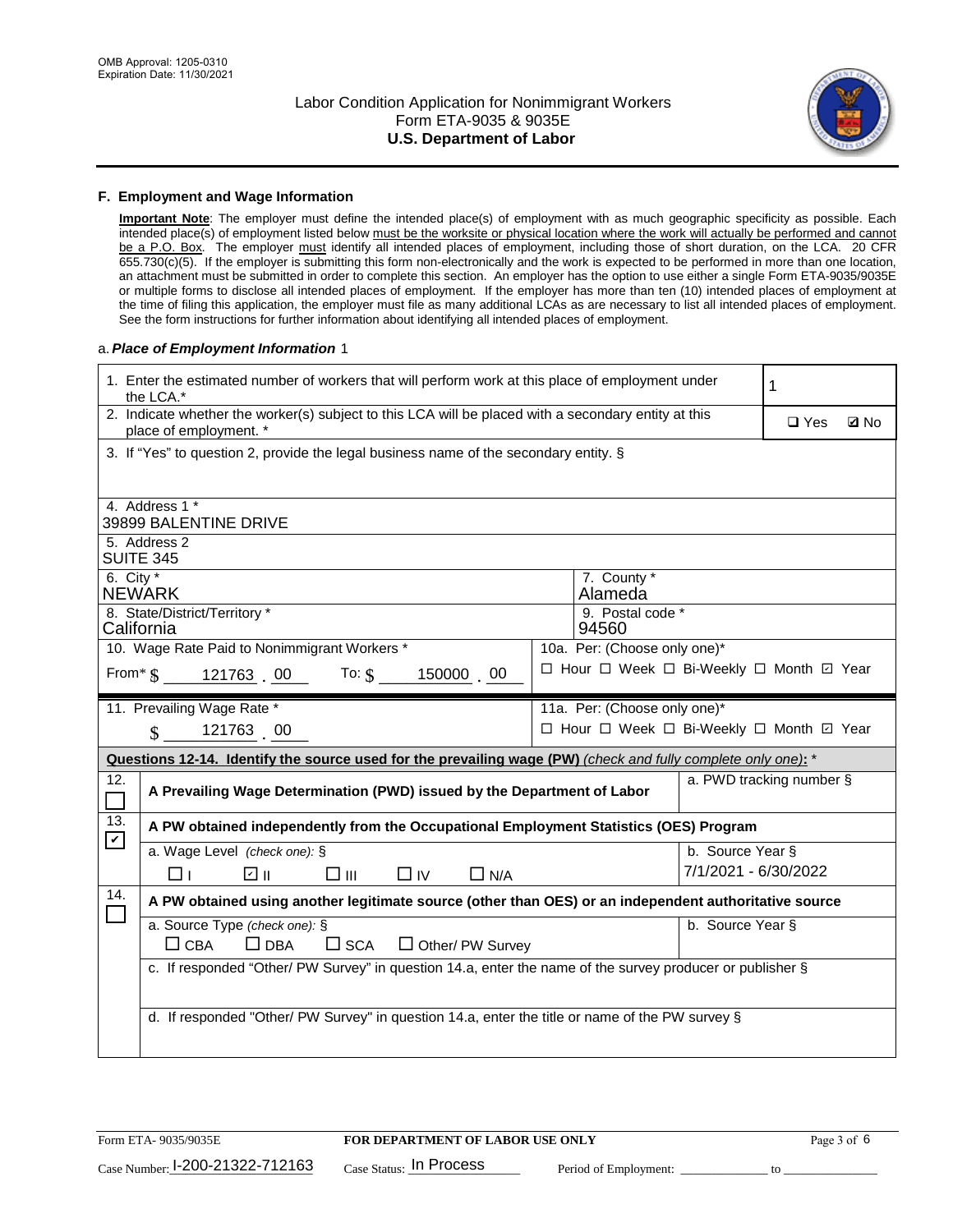

# **G. Employer Labor Condition Statements**

! *Important Note:* In order for your application to be processed, you MUST read Section G of the Form ETA-9035CP - General Instructions for the 9035 & 9035E under the heading "Employer Labor Condition Statements" and agree to all four (4) labor condition statements summarized below:

- (1) **Wages:** The employer shall pay nonimmigrant workers at least the prevailing wage or the employer's actual wage, whichever is higher, and pay for non-productive time. The employer shall offer nonimmigrant workers benefits and eligibility for benefits provided as compensation for services on the same basis as the employer offers to U.S. workers. The employer shall not make deductions to recoup a business expense(s) of the employer including attorney fees and other costs connected to the performance of H-1B, H-1B1, or E-3 program functions which are required to be performed by the employer. This includes expenses related to the preparation and filing of this LCA and related visa petition information. 20 CFR 655.731;
- (2) **Working Conditions:** The employer shall provide working conditions for nonimmigrants which will not adversely affect the working conditions of workers similarly employed. The employer's obligation regarding working conditions shall extend for the duration of the validity period of the certified LCA or the period during which the worker(s) working pursuant to this LCA is employed by the employer, whichever is longer. 20 CFR 655.732;
- (3) **Strike, Lockout, or Work Stoppage:** At the time of filing this LCA, the employer is not involved in a strike, lockout, or work stoppage in the course of a labor dispute in the occupational classification in the area(s) of intended employment. The employer will notify the Department of Labor within 3 days of the occurrence of a strike or lockout in the occupation, and in that event the LCA will not be used to support a petition filing with the U.S. Citizenship and Immigration Services (USCIS) until the DOL Employment and Training Administration (ETA) determines that the strike or lockout has ended. 20 CFR 655.733; and
- (4) **Notice:** Notice of the LCA filing was provided no more than 30 days before the filing of this LCA or will be provided on the day this LCA is filed to the bargaining representative in the occupation and area of intended employment, or if there is no bargaining representative, to workers in the occupation at the place(s) of employment either by electronic or physical posting. This notice was or will be posted for a total period of 10 days, except that if employees are provided individual direct notice by e-mail, notification need only be given once. A copy of the notice documentation will be maintained in the employer's public access file. A copy of this LCA will be provided to each nonimmigrant worker employed pursuant to the LCA. The employer shall, no later than the date the worker(s) report to work at the place(s) of employment, provide a signed copy of the certified LCA to the worker(s) working pursuant to this LCA. 20 CFR 655.734.

1. **I have read and agree to** Labor Condition Statements 1, 2, 3, and 4 above and as fully explained in Section G of the Form ETA-9035CP – General Instructions for the 9035 & 9035E and the Department's regulations at 20 CFR 655 Subpart H. \*

**Ø**Yes ロNo

### **H. Additional Employer Labor Condition Statements –H-1B Employers ONLY**

!**Important Note***:* In order for your H-1B application to be processed, you MUST read Section H – Subsection 1 of the Form ETA 9035CP – General Instructions for the 9035 & 9035E under the heading "Additional Employer Labor Condition Statements" and answer the questions below.

#### *a. Subsection 1*

| 1. At the time of filing this LCA, is the employer H-1B dependent? §                                                                                                                                                                           | ⊡ Yes                                                                                     | $\square$ No |              |  |
|------------------------------------------------------------------------------------------------------------------------------------------------------------------------------------------------------------------------------------------------|-------------------------------------------------------------------------------------------|--------------|--------------|--|
| 2. At the time of filing this LCA, is the employer a willful violator? $\S$                                                                                                                                                                    | $\Box$ Yes                                                                                | ⊡ No         |              |  |
| 3. If "Yes" is marked in questions H.1 and/or H.2, you must answer "Yes" or "No" regarding<br>whether the employer will use this application ONLY to support H-1B petitions or extensions of<br>status for exempt H-1B nonimmigrant workers? § | <b>☑</b> Yes                                                                              | $\Box$ No    |              |  |
| 4. If "Yes" is marked in question H.3, identify the statutory basis for the<br>exemption of the H-1B nonimmigrant workers associated with this<br>LCA. §                                                                                       | $\Box$ \$60,000 or higher annual wage<br>□ Master's Degree or higher in related specialty |              |              |  |
| H-1B Dependent or Willful Violator Employers -Master's Degree or Higher Exemptions ONLY                                                                                                                                                        |                                                                                           |              |              |  |
| 5. Indicate whether a completed Appendix A is attached to this LCA covering any H-1B<br>nonimmigrant worker for whom the statutory exemption will be based <b>ONLY</b> on attainment of a<br>Master's Degree or higher in related specialty. § | $\Box$ Yes                                                                                | ⊟ No         | <b>Q</b> N/A |  |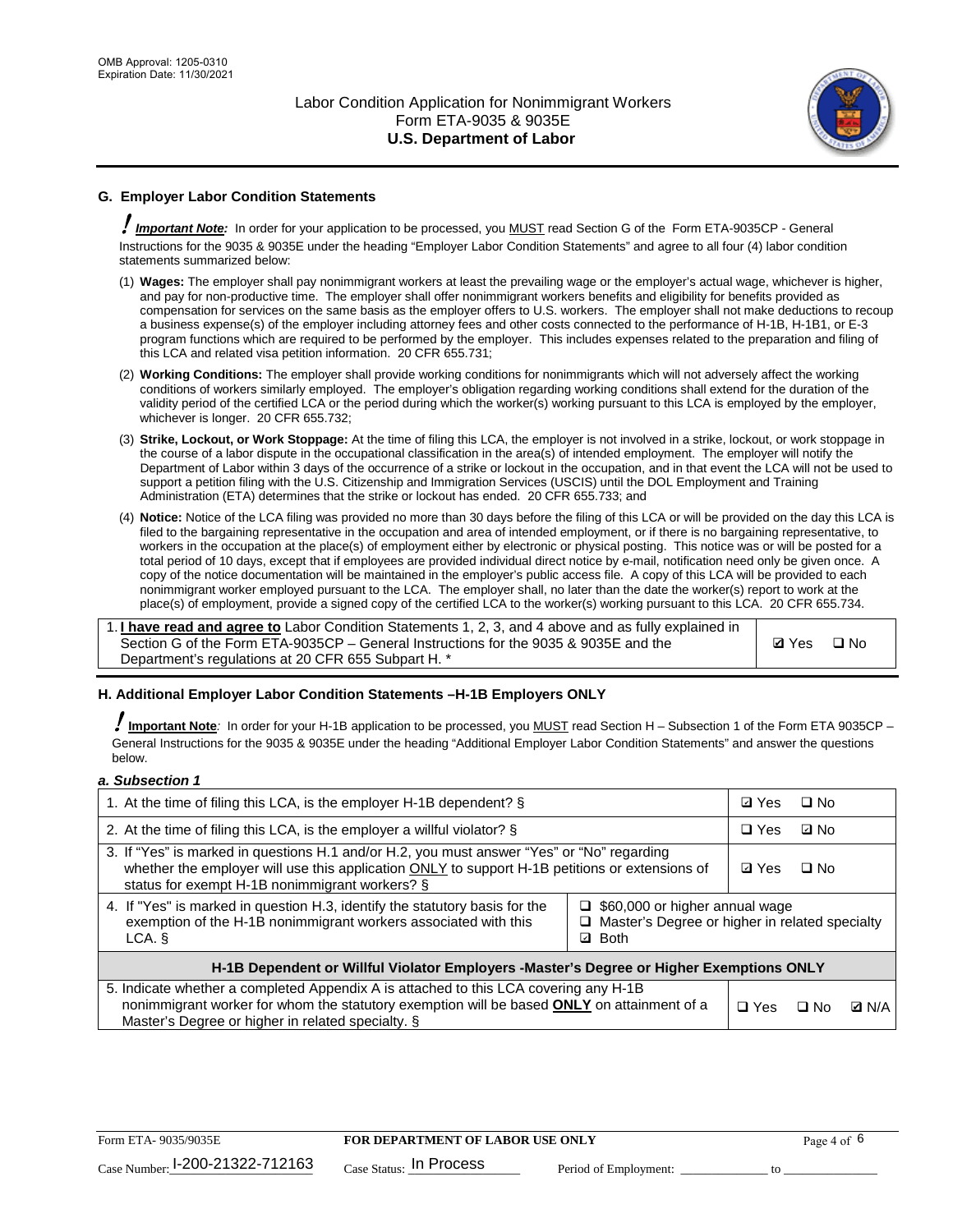

**If you marked "Yes" to questions H.a.1 (H-1B dependent) and/or H.a.2 (H-1B willful violator) and "No" to question H.a.3 (exempt H-1B nonimmigrant workers), you MUST read Section H – Subsection 2 of the Form ETA 9035CP – General Instructions for the 9035 & 9035E under the heading "Additional Employer Labor Condition Statements" and indicate your agreement to all three (3) additional statements summarized below.**

#### *b. Subsection 2*

- A. **Displacement:** An H-1B dependent or willful violator employer is prohibited from displacing a U.S. worker in its own workforce within the period beginning 90 days before and ending 90 days after the date of filing of the visa petition. 20 CFR 655.738(c);
- B. **Secondary Displacement:** An H-1B dependent or willful violator employer is prohibited from placing an H-1B nonimmigrant worker(s) with another/secondary employer where there are indicia of an employment relationship between the nonimmigrant worker(s) and that other/secondary employer (thus possibly affecting the jobs of U.S. workers employed by that other employer), unless and until the employer subject to this LCA makes the inquiries and/or receives the information set forth in 20 CFR 655.738(d)(5) concerning that other/secondary employer's displacement of similarly employed U.S. workers in its workforce within the period beginning 90 days before and ending 90 days after the date of such placement. 20 CFR 655.738(d). Even if the required inquiry of the secondary employer is made, the H-1B dependent or willful violator employer will be subject to a finding of a violation of the secondary displacement prohibition if the secondary employer, in fact, displaces any U.S. worker(s) during the applicable time period; and
- C. **Recruitment and Hiring:** Prior to filing this LCA or any petition or request for extension of status for nonimmigrant worker(s) supported by this LCA, the H-1B dependent or willful violator employer must take good faith steps to recruit U.S. workers for the job(s) using procedures that meet industry-wide standards and offer compensation that is at least as great as the required wage to be paid to the nonimmigrant worker(s) pursuant to 20 CFR 655.731(a). The employer must offer the job(s) to any U.S. worker who applies and is equally or better qualified for the job than the nonimmigrant worker. 20 CFR 655.739.

| 6. I have read and agree to Additional Employer Labor Condition Statements A, B, and C above and |       |           |
|--------------------------------------------------------------------------------------------------|-------|-----------|
| as fully explained in Section H – Subsections 1 and 2 of the Form ETA 9035CP – General           | □ Yes | $\Box$ No |
| Instructions for the 9035 & 9035E and the Department's regulations at 20 CFR 655 Subpart H. §    |       |           |

### **I. Public Disclosure Information**

! **Important Note***:* You must select one or both of the options listed in this Section.

| 1. Public disclosure information in the United States will be kept at: * |  |  |  |  |  |  |  |  |  |
|--------------------------------------------------------------------------|--|--|--|--|--|--|--|--|--|
|--------------------------------------------------------------------------|--|--|--|--|--|--|--|--|--|

**sqrt** Employer's principal place of business □ Place of employment

### **J. Notice of Obligations**

A. Upon receipt of the certified LCA, the employer must take the following actions:

- o Print and sign a hard copy of the LCA if filing electronically (20 CFR 655.730(c)(3));<br>
Maintain the original signed and certified LCA in the employer's files (20 CFR 655.7
- Maintain the original signed and certified LCA in the employer's files (20 CFR 655.705(c)(2); 20 CFR 655.730(c)(3); and 20 CFR 655.760); and
- o Make a copy of the LCA, as well as necessary supporting documentation required by the Department of Labor regulations, available for public examination in a public access file at the employer's principal place of business in the U.S. or at the place of employment within one working day after the date on which the LCA is filed with the Department of Labor (20 CFR 655.705(c)(2) and 20 CFR 655.760).
- B. The employer must develop sufficient documentation to meet its burden of proof with respect to the validity of the statements made in its LCA and the accuracy of information provided, in the event that such statement or information is challenged (20 CFR 655.705(c)(5) and 20 CFR 655.700(d)(4)(iv)).
- C. The employer must make this LCA, supporting documentation, and other records available to officials of the Department of Labor upon request during any investigation under the Immigration and Nationality Act (20 CFR 655.760 and 20 CFR Subpart I).

*I declare under penalty of perjury that I have read and reviewed this application and that to the best of my knowledge, the*  information contained therein is true and accurate. I understand that to knowingly furnish materially false information in the *preparation of this form and any supplement thereto or to aid, abet, or counsel another to do so is a federal offense punishable by fines, imprisonment, or both (18 U.S.C. 2, 1001,1546,1621).*

| 1. Last (family) name of hiring or designated official *<br>ICHHABRA | 2. First (given) name of hiring or designated official * 3. Middle initial §<br>I MANINDER |                  |  |
|----------------------------------------------------------------------|--------------------------------------------------------------------------------------------|------------------|--|
| 4. Hiring or designated official title *<br> CHIEF EXECUTIVE OFFICER |                                                                                            |                  |  |
| 5. Signature *                                                       |                                                                                            | 6. Date signed * |  |